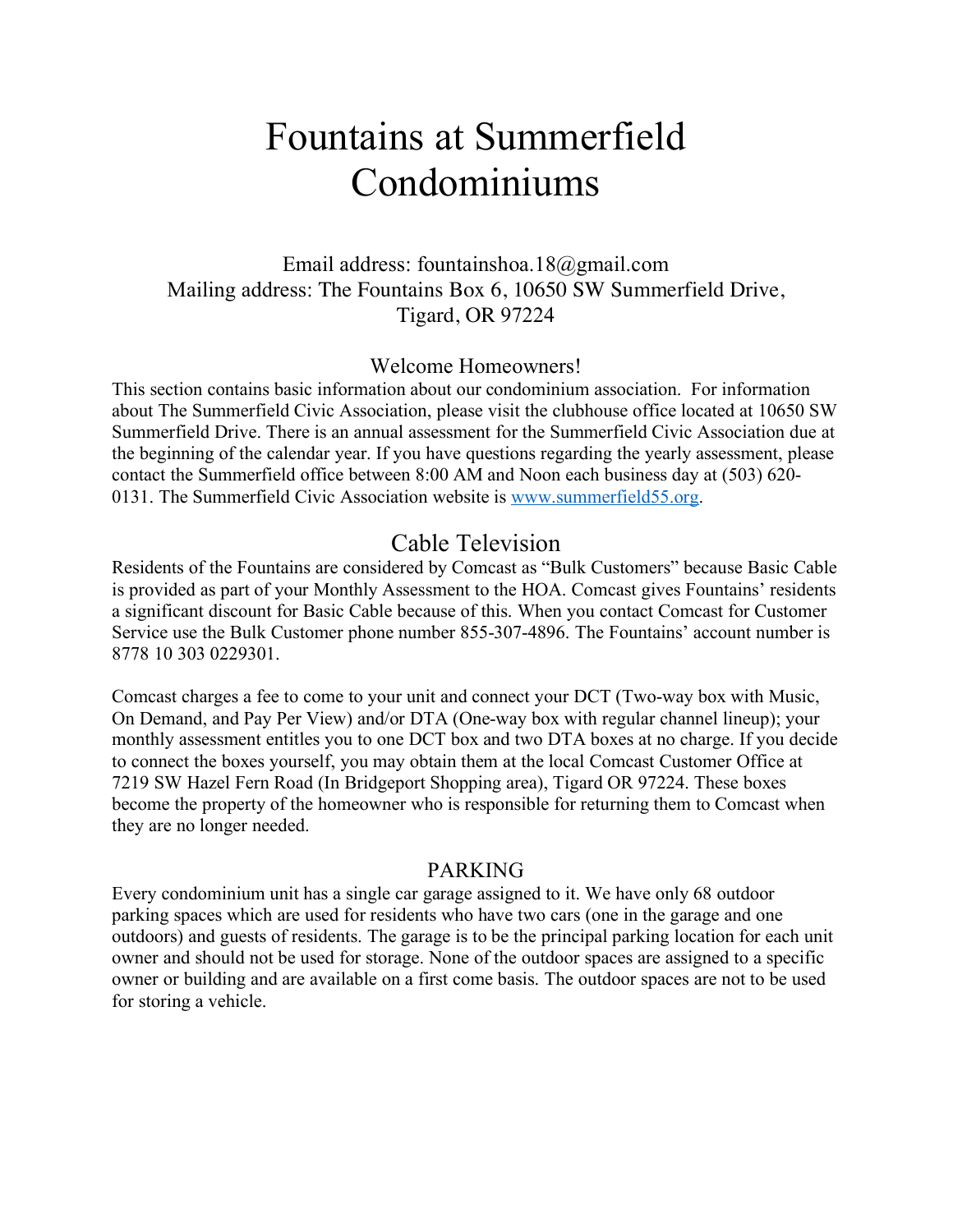# Monthly Assessment and Fees

The monthly assessment is due on the 1st of every month and late on the 10th of every month. The HOA does not send out an invoice or bill. The assessment includes water/sewer, television basic cable, garbage/recycling, outside lighting, monthly entryway cleaning, outside windows, landscaping, building and street maintenance, and insurance.

The monthly assessment for the Fountains of Summerfield is \$418, payable to the Fountains at Summerfield. Please mail to: The Fountains Box 6, 10650 SW Summerfield Drive, Tigard, OR

97224

Checks can also be deposited in Box 31 next to garage 31.

## FOUNTAINS AT SUMMERFIELD CONDOMINIUM ASSOCIATION COLLECTION POLICY

# Adopted by the Board of Directors January 2006 Revised by the Board of Directors September 2009 Revised by the Board of Directors May 2013

Article V, Section 1 of the By-Laws of the Fountains at Summerfield Condominium Association grants power to the Board of Directors to conduct Association business, and Section 2c of the By-Laws grants the authority to levy assessments against owners.

The Board of Directors thereby resolves that these collection procedures shall be followed: AMOUNTS PAYABLE TO THE ASSOCIATION include, but are not limited to, regular assessments, special assessments, repairs to the common area that are an owner's responsibility, legal fees and other costs associated with collection of funds on behalf of the Association. PAYMENT SCHEDULE. The regular assessment is due and payable on the first of each month and, if not received or postmarked by the tenth of the month, will be considered past due. LATE FEES, NSF & INTEREST CHARGES.

A late fee of \$10 will be charged after the 10th of the month on all delinquent balances. A \$10 NSF (Non-Sufficient Funds) charge will apply to any returned check. Any balance older than 30 days will incur a further charge of \$10 per month until paid.

In the event that a unit owner fails to pay an installment of an assessment when it is due, the Board may, after 10 days written notice, declare the defaulting unit owner's entire annual or special assessment due immediately and interest thereafter shall accrue on the entire assessment at twelve percent (12%) per annum until paid. (Bylaws, Article VIII, Section 5) The late fee continues to accrue in addition to the 12% interest per annum.

ORDER OF CREDITING PAYMENTS. Payments received shall be first applied to assessments owed, then to late charges or collection expenses.

PROCESS FOR DELINQUENCY NOTIFICATION. For all balances that are thirty (30) days past due, the following notification process applies:

FIRST NOTICE. First notice of Past Due charges including detail of assessments, late fees, NSF charges, and other charges that apply will be sent by First Class Mail to an owner whose balance is thirty (30) days past due.

SECOND NOTICE. Second notice of Past Due Charges including detail of assessments, late fees, NSF charges and other charges that apply will be sent by First Class Mail to an owner whose balance is sixty (60) days past due.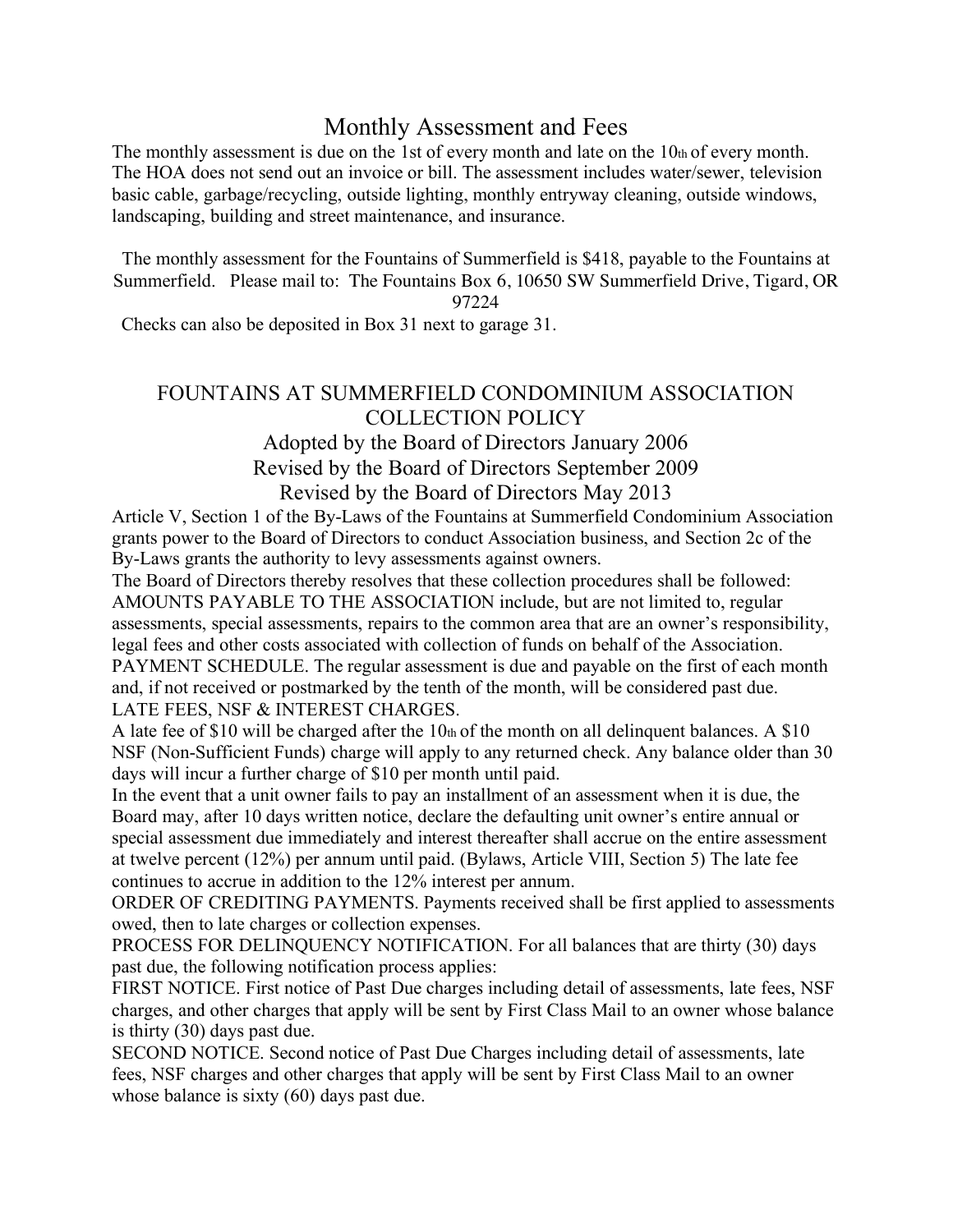10-DAY DEMAND. 10-day Demand for Payment including detail of assessments, late fees, NSF charges and other charges that apply will be sent by First Class Mail to an owner whose balance is seventy-five (75) days past due. This Notice will recite intent to turn the matter over to an attorney for collection enforcement if balance is not paid within 10 days. Attorney actions include but are not limited to filing a lien against the owner's property, a personal judgment against the owner and property foreclosure.

LEGAL SERVICES. If a delinquent account is referred to an attorney for collection, the owner shall be charged the Association's reasonable attorney fees and related costs.

OTHER CHARGES. The Association may charge the owner for: Foreclosure action or deed in lieu of foreclosure. Notification, filing and satisfying liens. Enforcement of the Association's Rules, Bylaws, Declaration or Policies. Costs of litigation. Repairs to the Association's common areas that result from the acts of owners, their tenants or guests. Owner Bankruptcy.

#### STATEMENT FEE

Homeowners who are refinancing and require the HOA to complete form(s) will be charged a Statement Fee of \$50 per form. Homeowners requesting any report beyond the monthly Balance Sheet, Income Statement and the Final Budget as is distributed to all Board Members will be charged \$10 per report payable in advance. The Board will make available free of charge an ecopy of the annual review of financials. If a hard copy is required of the annual review, a charge of \$10.00 will be made payable in advance to cover the expense of making the copy. If you have questions regarding additional payment options, please email fountainshoa.18@gmail.com

> Homeowners Association Master Policy Insurance Information: American Family Insurance Agent, Jared Walthard 15406 SW 116th Ste. 108, King City, Oregon 97224 503-443-1923

All Homeowners need to purchase a Homeowners Condominium Policy (HO-6) on their individual units.

#### Condo Owners Insurance

This is a brief synopsis of the basic condo owner's insurance policies. It is not meant to include all coverage that is available nor to represent any insurance policy. The wording is generic. Please see your own insurance policies for coverage wording and or contact your insurance agent.

Coverage A: Building: This is for the unit owner to insure the parts of the structure that are not covered by the HOA.

Coverage B as a limit for coverage A. This is typically not enough to cover all that you are required to by the HOA bylaws. You need to know what you are responsible for and what it will cost to replace all.

Coverage B: Contents: This is for your clothing, furnishings, kitchen utensils, art, sports things, etc. There are limitations for some items such as jewelry, silver, art,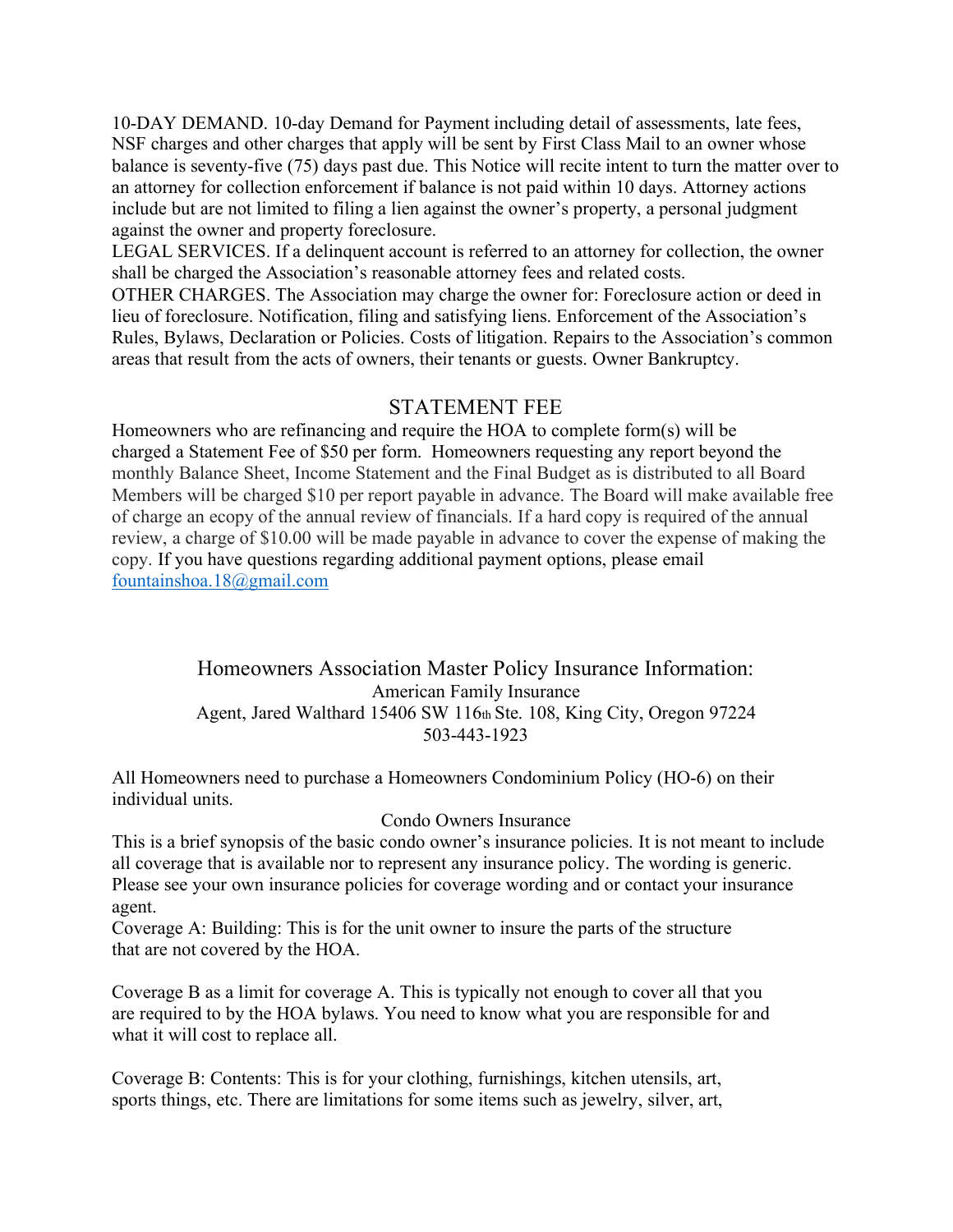collections, etc. Higher valued items can be added to the policy at their specific value.

Coverage C: Loss of Use: This is for the additional costs to house you at another location while yours is being repaired or rebuilt.

Loss Assessment: This covers you for assessments of the Fire Policy deductible, handed down from the HOA because of direct physical loss to collectively owned property by an occurrence. Most policies include a \$1,000 limit with the option to increase up to \$50,000.

Earthquake Loss Assessment: This is typically not available. When it is available there is a separate deductible for it.

Earthquake Coverage C: This insures your contents for loss by Earthquake. Deductibles are usually 5%, 10% or 15% of the limit of coverage. A few insurers have fixed amount deductibles like \$1,000.

Liability: This covers you for injuries to others caused by you

#### RADON

The questions about radon come up every now and again. It is nothing new. It is a colorless, odorless gas that comes up naturally from decaying matter deep in the earth. It's been there forever. There is a certain amount of it everywhere. Prolonged, continuous breathing of this gas can cause some health issues to certain people. Generally, it has no short-term affect and then only to certain people on a long-term basis. Smokers are at the highest risk. The units on the upper level of the Fountains condos have a very much reduced chance of a high-test reading. If you are concerned about a high level of radon gas being present in your unit, here is. the procedure: Call a company named Soil Solutions at 503. 234. 2118 and tell them you want to have your unit tested. You and Soil Solutions work out the details of your test. They have agreed that one of their 48-hour electronic tests that would cost you approximately \$165.00 will give a good long-term idea of the level of radon in your unit. Soil Solutions will be able to give us an immediate level reading.

Please do not use a cheap, short term test. The board will not recognize a noncompliant test. If an elevated risk of a high level of the gas is found in your unit, Soil Solutions and the board and you will discuss what is necessary to mitigate the gas. Mitigation can be done by working inside of your unit, and a permanent unit installed on the outside of your unit. We don't want to frighten you! People have come and gone on the earth with very, very little notice of this gas. There has been some talk of it lately. A representative from Soil Solutions will be at our Annual Meeting with information for you and to answer questions.

To summarize: The testing is done at your prerogative and expense. It is your unit and you decide if you want it tested.

Fountains Board statement of opinion. 2020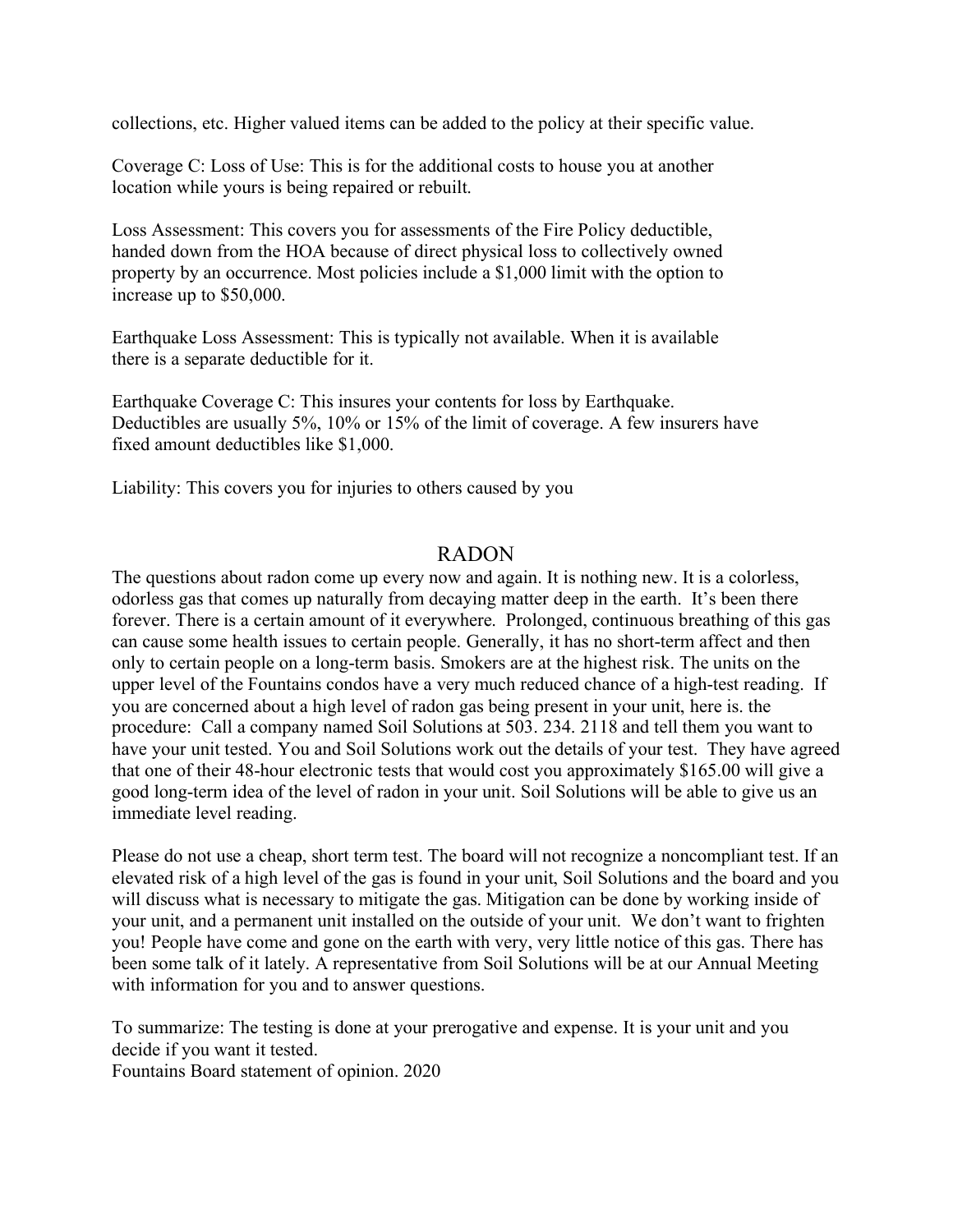# RULES AND RESOLUTIONS ADOPTED BY THE FOUNTAINS AT SUMMERFIELD

Patios and Decks Adopted by the Board of Directors on July 2009 Article IX Section 5 The fifth paragraph is of particular importance as you consider your window coverings and the deck or patio attached to your unit. Currently the Board of the Home Owners Association (HOA) for The Fountains has determined that all awnings and umbrellas installed on the decks or patios must be Burgundy in color. All other colors or patterns are not allowed. In addition, these awnings must be maintained in a manner that contributes to the attractiveness of our complex. Awnings must be kept clean and neat. When they become faded, they must be replaced at the owner's expense as faded awnings definitely detract from the attractive appearance we are trying to maintain. Also, with regard to decks and patios, feeding the wildlife here at the Fountains is prohibited. This includes ducks, squirrels and birds because of the costly ramifications they have on our property. Hummingbird feeders are allowed on individual deck and patio areas.

Article IX Section 6 Resolution Adopted by the Board of Directors in April 2009 Open Dish Fire Pit Appliances are not permitted on decks and patios or within 10 feet of any building because of the potential fire hazard.

Article IX Section 6

Resolution Adopted by the Board of Directors in July 2009 Smoking of tobacco products is not permitted in the Common and Limited Common Areas of the Fountains. This includes patios, decks, common entrance ways, and garages and all outdoor areas. This resolution protects our residents from the adverse effects of second-hand smoke. This ban on smoking applies to all homeowners and their guests. Smoking is allowed only inside an individual unit.

Article IX Section 6 Resolution Adopted by the Board of Directors in May 2019 Charcoal BBQ Grills are not permitted on decks and patios or within 10 feet of any building because of the potential fire hazard.

#### **RESOLUTION AREAS OF RESPONSIBILITY**

WHEREAS, Article 5, Section 2(m) of the Bylaws states that "the Board of Directors shall have authority to carry out and be responsible for the following matters: Promulgation of rules and regulations governing the condominium and use thereof which shall be consistent with the restrictions set out in Article IX of these Bylaws"; and,

WHEREAS, for the health, safety, welfare, comfort, and convenience of all Owners, the Board wishes to re-affirm the Areas of Responsibility document previously adopted in 2006 by the Association and revised by the Association's attorney's Landye Bennett Blumstein in 2019.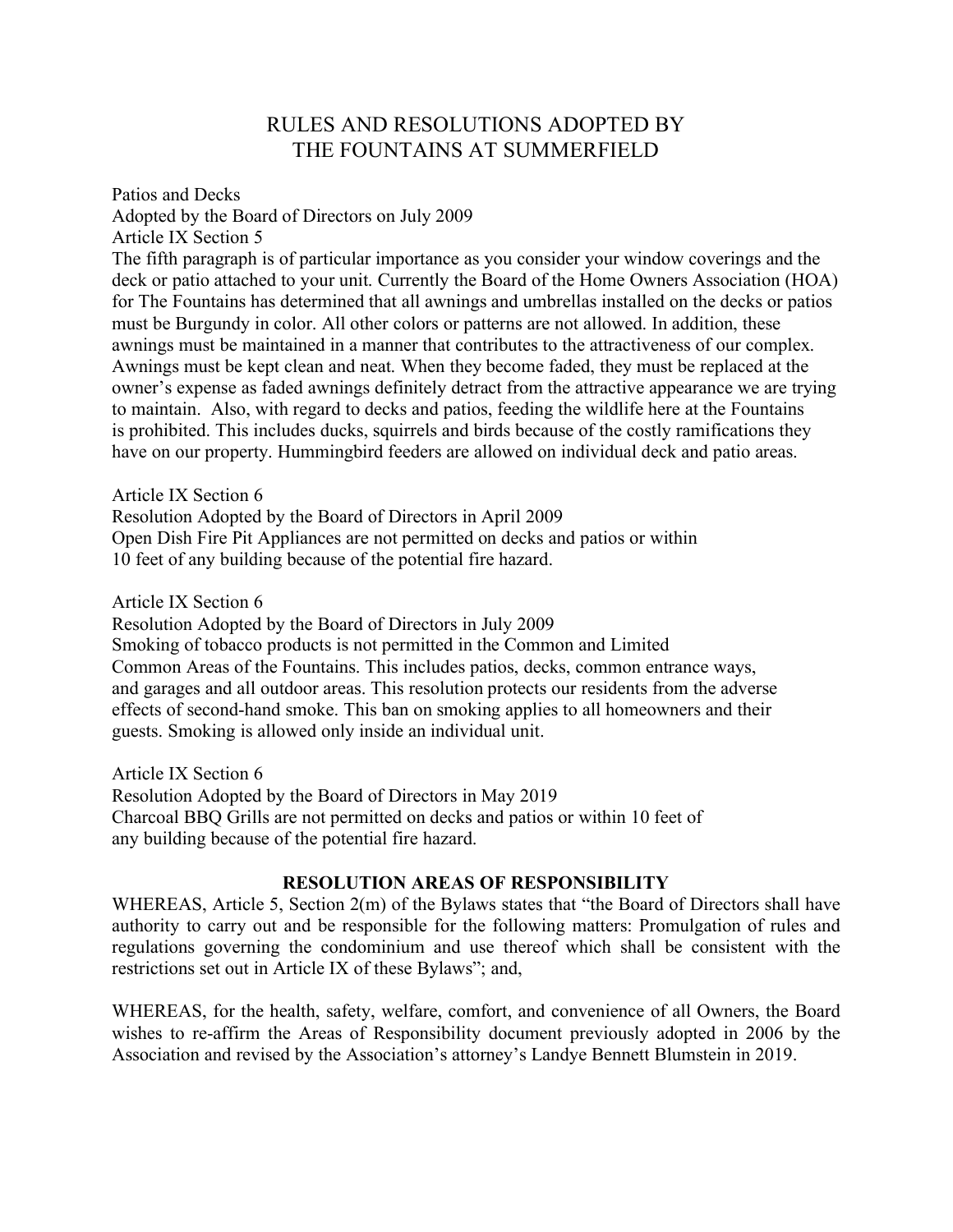NOW, THEREFORE, BE IT RESOLVED THAT the "Fountain Condominiums Areas of Responsibility" document attached hereto as Exhibit A is hereby ratified and shall continue to be used to assist the Board of Directors and the Association members in determining maintenance and repair responsibility as between the Association and its owners.

Adopted September 14, 2020. Barbara Stayton, Association Secretary

# EXHIBIT A FOUNTAINS CONDOMINIUM ASSOCIATION AREAS OF RESPONSIBILITY

| 1 Association Exterior siding and paint                                                             | Repair, replace, caulk and paint                |
|-----------------------------------------------------------------------------------------------------|-------------------------------------------------|
| 2 Association Gutters and downspouts                                                                | Repair, replace, clean, caulk and paint         |
| 3 Association Roofs, roof flashings, vents                                                          | Repair, replace, including garages              |
| 4 Association Perimeter wall studs and installation                                                 | Repair, replace                                 |
| 5 Association Party wall studs (common walls)                                                       | Repair, replace                                 |
| 6 Association Building floor and ceiling rafters,                                                   | Repair, replace joints and/or trusses           |
| 7 Owner Perimeter wall interior sheetrock                                                           | Paint, repair, replace                          |
| 8 Owner Unit interior wall sheetrock and finish                                                     | Paint, repair, replace                          |
| 9 Owner Unit interior ceilings and floor                                                            | Paint, finish                                   |
| 9a Association Unit interior ceilings and floor                                                     | Repair, replace flooring material               |
| 10 Owner Unit fixtures and finishes                                                                 | Appliances, cabinets, plumbing fixtures, floor  |
|                                                                                                     | coverings and window treatments                 |
| 11 Owner Unit entrance door and locks                                                               | Repair, replace door, door casing and locks     |
| 11a Association Unit entrance door                                                                  | Paint, caulk, flash door trim                   |
| 12 Association Common area entry doors and locks                                                    | Repair, replace                                 |
| 13 Owner Windows and sliding glass doors                                                            | Repair, replace                                 |
| 13a Association Exterior of windows, window screens Paint trim, caulk and flashings, sliding screen |                                                 |
|                                                                                                     | doors repair or replace screens                 |
| 14 Association Electrical                                                                           | Electric panels, meters, exterior outlets and   |
|                                                                                                     | fixtures, wiring from meters to units           |
| 14a Owner Electrical                                                                                | Unit electric wiring, switches, fixtures and    |
|                                                                                                     | breaker switches, etc.                          |
| 15 Association Plumbing                                                                             | Common supply and drain lines, outside hose     |
|                                                                                                     | bibs and interior valves that control the water |
|                                                                                                     | flow to the hose bibs and to the unit itself    |
| 15a Owner Plumbing and unit supply and drain                                                        | Unit water heater including gas from connection |
|                                                                                                     | with common area or electrical lines, venting   |
|                                                                                                     | pipes and water heater supply valve             |
| 16 Association Decks and patios                                                                     | Repair, replace and paint; second floor deck    |
|                                                                                                     | surfaces and railing included                   |
| 16a Owner Deck and patio awnings                                                                    | Repair, replace                                 |
| 17 Association Common area hallway, stairs,                                                         | Repair, replace, clean, per railings, glass,    |
|                                                                                                     | carpeting, general maintenance schedule lights  |
|                                                                                                     | and wall coverings                              |
| 18 Association Sidewalk and steps, common area                                                      | Replace, repair, clean and paint safety stripes |
|                                                                                                     | and railings                                    |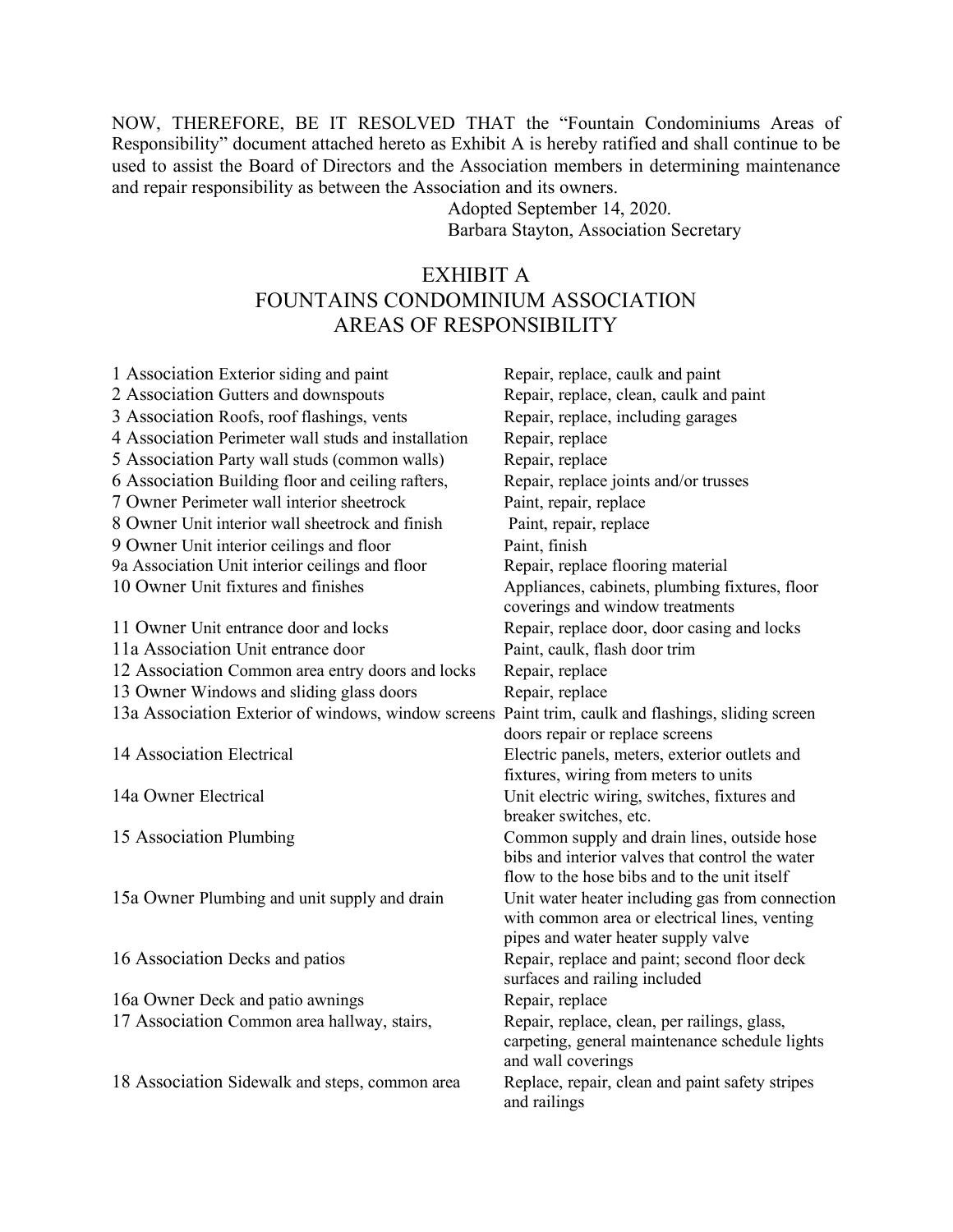| 19 Association Insect and pest control             | Unit exteriors, attics; wood boring or stinging<br>insects, animals                                                                                                                 |
|----------------------------------------------------|-------------------------------------------------------------------------------------------------------------------------------------------------------------------------------------|
| 19a Owner Insect and pest control                  | Unit interiors                                                                                                                                                                      |
| 20 Owner Water and smoke damage                    | Damage to unit interiors from unit or neighbor<br>source                                                                                                                            |
| 20a Association Water and smoke damage             | Damage to unit interior from common area<br>source                                                                                                                                  |
| 21 Association Fireplace and chimney               | Replace chimney cap, exterior brick<br>maintenance                                                                                                                                  |
| 21a Owner Fireplace and chimney                    | Clean, interior repair of heating units and<br>venting                                                                                                                              |
| 22 Association Common area trees, flowers,         | Maintain, remove, replace plants, shrubs, brick<br>planters, boxes, and lawns etc.                                                                                                  |
| 23 Association Streets and parking areas           | Clean, re-stripe, repair and repave as needed                                                                                                                                       |
| 24 Association Fences, bricks and wood; gates      | Repair, replace, refinish and walls                                                                                                                                                 |
| 25 Association Signage – entry, street and address | Repair, replace, refinish                                                                                                                                                           |
| 26 Association Common area water lines,            | Maintain, repair, replace water valves, siphon<br>valves, sprinkler heads, electric timers, drain<br>lines, grates, electric panels, wiring, lights,<br>junction boxes and switches |
| 27 Association Garages                             | Maintain, repair, replace, paint as needed;<br>original builder's doors, locks, hardware,<br>weather stripping, electric timers, switches and<br>lightbulbs                         |
| 28 Owner Garages                                   | Cleaning and safe storage of personal goods;<br>maintenance of electric door openers with<br>controls, hardware and attachment                                                      |
| 29 Owner Dryer vents, ducts                        | Clean, replace and repair                                                                                                                                                           |

#### **BOARD OF DIRECTORS RESOLUTION CONCERNING INSURANCE AND SETTING INSURANCE DEDUCTIBLE AMOUNT**

**A.** The Bylaws of the Fountains at Summerfield Condominium were recorded as Document Number 85037059 in the deed records of Washington County (the "Bylaws"). Article X of the Bylaws prescribes the type of insurance and sets forth the respective responsibilities of the Association and the Owners to obtain and maintain in force at all times appropriate insurance to protect the Association and its members. Article X, Section 2 of the Bylaws was amended in 2008 by document recorded as document number 2008-027159 in the deed records of Washington County.

**B.** The Declaration and Bylaws of the Association do not specifically address responsibility for the payment of the deductible under the Association's insurance policies.

**C**. It is the intent of the Board of Directors to: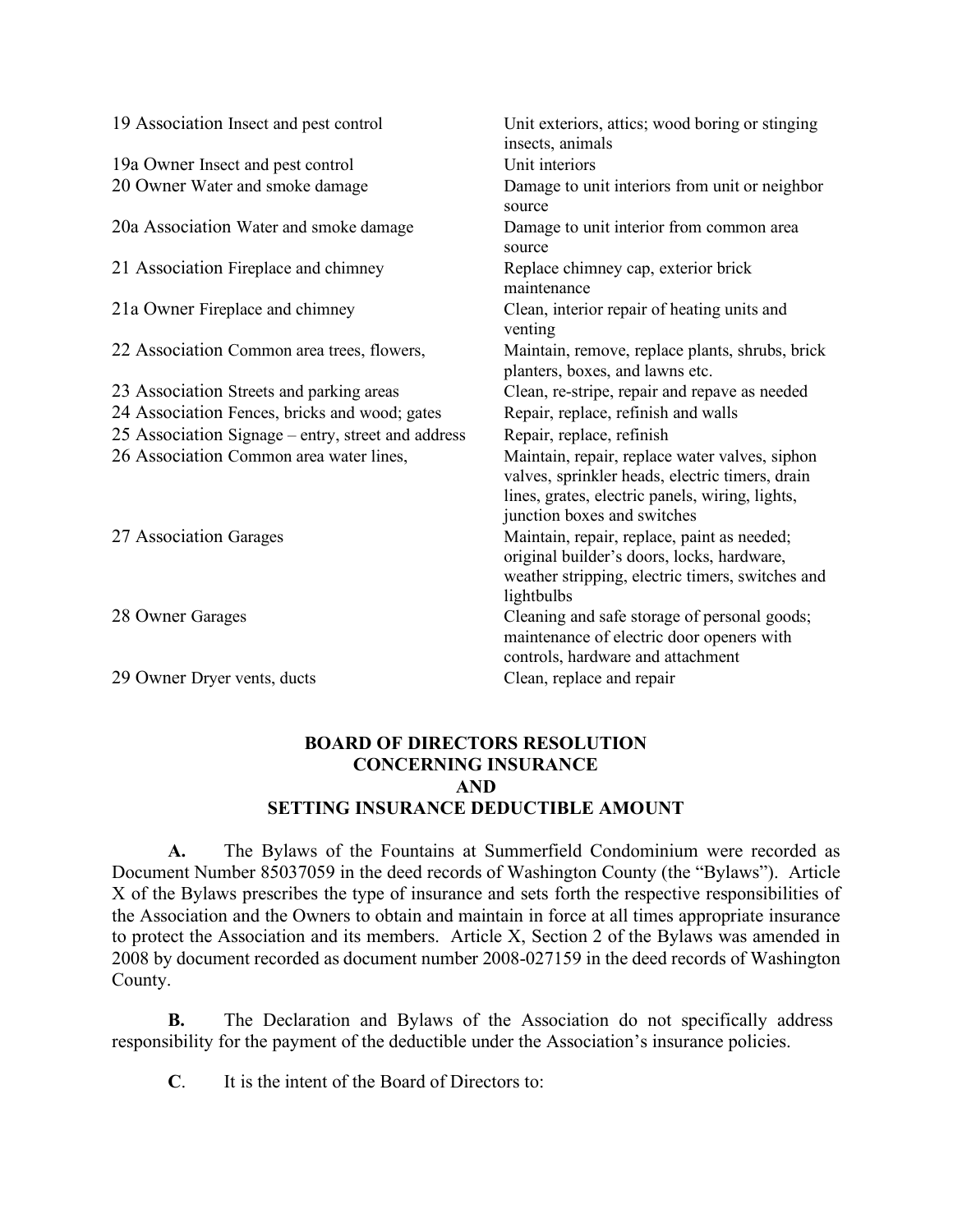- 1. Ensure that the Association has adequate coverage for property and liability insurance;
- 2. Ensure the continuing insurability of the Association at a reasonable price;
- 3. Prescribe a procedure for reporting and processing insurance claims; and
- 4. Establish a rule allocating responsibility to pay the deductible amount in a manner that is fair, reasonable and predictable.

**NOW THEREFORE, BE IT RESOLVED THAT** the conditions, requirements and procedure set forth below be adopted.

## **I. INSURANCE DEDUCTIBLE; OWNER AND RESIDENT INSURANCE**

#### **1.1 Determination of Deductible; Notice**.

**(a) Determination of Deductible by Board**. Subject to the limitation in Article X, Section 2 of the Bylaws, as amended, and the Oregon Condominium Act, the Board of Directors shall determine the amount of the deductible for property loss insurance policies and any other insurance policies required to be obtained by the Association as provided in the Declaration or the Bylaws of the Association or applicable law. In determining the deductible under the policies, the Board shall take into consideration, among other factors, the availability, cost and loss experience of the Association. In making the determination, the Board members shall exercise their reasonable business judgment.

**(b) Notice**. The Board shall give written notice to the Owners of the amount of the deductible under the Association policies and any change in the deductible proposed in renewal or replacement insurance policies within thirty (30) days following the effective date of the change. The notice shall be delivered to each Unit, emailed to the Owner in accordance with the Association's electronic communication policy, or mailed to the mailing address of each Unit or mailed to the mailing address designated in writing by the Owners. The notice shall include the following notice in at least 12-point type that is either all capitals or boldface:

#### **NOTICE CHANGE IN ASSOCIATION INSURANCE COVERAGE**

#### **THERE ARE CHANGES IN INSURANCE POLICIES CARRIED BY THE ASSOCIATION. YOU SHOULD IMMEDIATELY NOTIFY YOUR INSURANCE AGENT OF THE CHANGES SET FORTH IN THE ENCLOSED INFORMATION AND ASK YOUR AGENT TO DETERMINE IF CHANGES TO YOUR INSURANCE POLICIES ARE NECESSARY.**

**1.2 Insurance Deductible.** The Association has elected to set the deductible for its fire and extended coverage insurance in the amount of \$15,000. Any future change to the deductible amount shall comply with the notice requirements set forth in Section 1.1(b) above.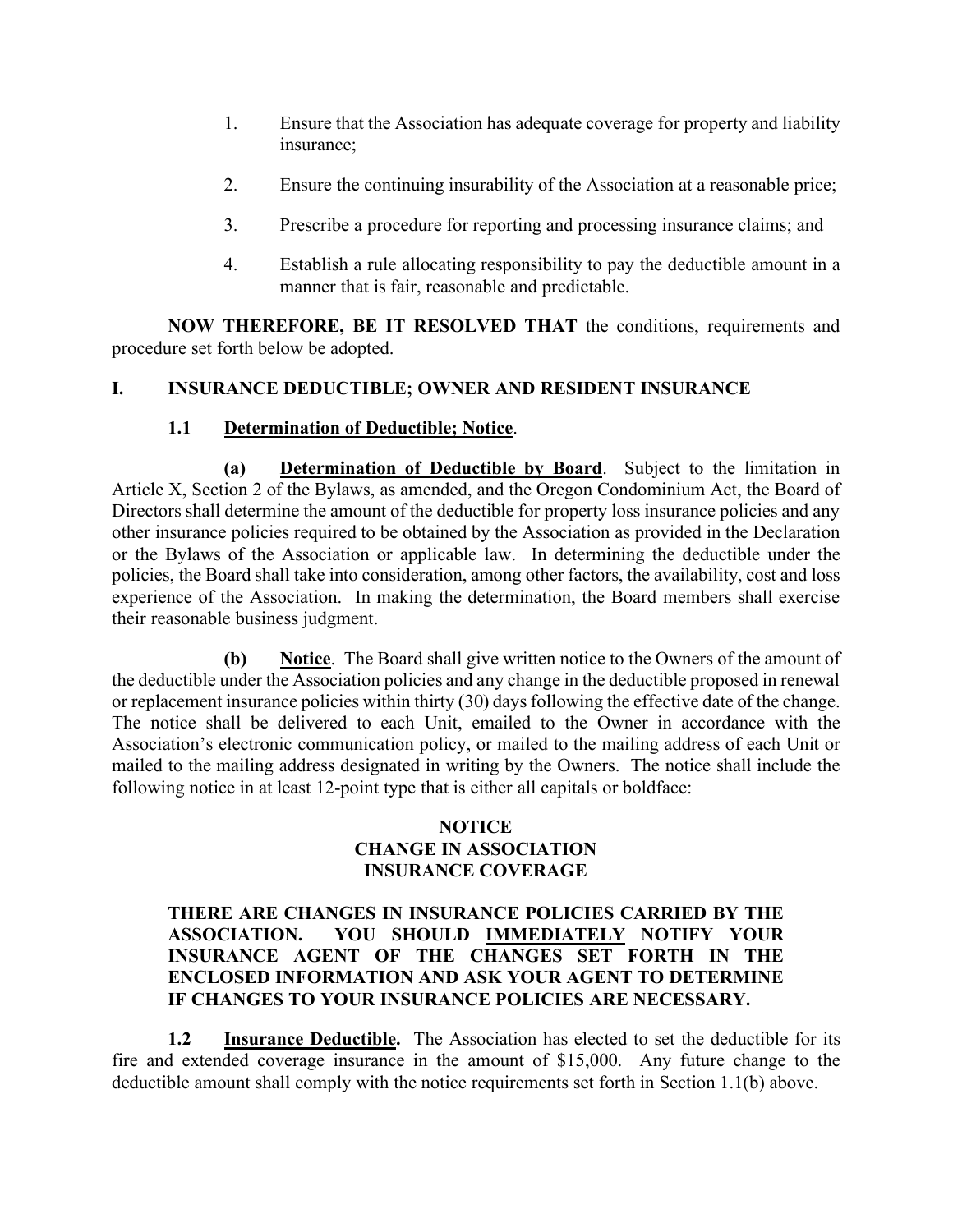**1.3 Responsibility for Insurance**. The responsibility for insurance shall be as provided in this section.

**(a) Owners' and Resident's Property Insurance**. Owners and Residents shall be responsible for obtaining and maintaining insurance policies insuring their own personal property for any loss or damage and the portion of the insurance deductible that such owner may be obligated to pay.

**(b) Owner and Resident Liability Insurance**. Owners and residents of all Units shall obtain and maintain property damage and comprehensive liability policies as required by Article X, Section 6. The insurance shall provide coverage for, without limitation, the negligent acts of Owners, residents and their guests or other occupants of the Units for damage to the general and limited common elements and other Units and the personal property of the others located therein.

**(d) Association**. The Association shall have no responsibility to obtain or assist in obtaining property loss insurance for any Owner or resident for:

**(1)** Damage to a Unit not covered by the Association's policy (because the claim for loss or damage is one not normally covered by fire and property loss insurance policies with extended coverage endorsements); or

**(2)** For any damage or loss to the Owner's or resident's personal property.

**(e) No Monitoring**. The Association has no obligation to monitor whether owners and residents comply with their respective obligations to maintain required insurance.

**1.4 Deductible or Other Uninsured Loss**. The Association's Declaration and Bylaws do not specifically establish who is responsible to pay the deductible amount under the Association's property loss insurance policy in the event of a loss. As deductible amounts increase in the current insurance industry climate, it becomes more important for the Association to establish a rule determining who is responsible to pay the deductible. For purposes of this Section 1.4, the term "deductible" includes both the deductible portion of an insured loss and a loss that is not insured when not required to be insured under the terms of the Declaration or Bylaws. The Board adopts the following rules for allocating the deductible:

**(a) Responsibility for Deductible Follows Responsibility for Maintenance**. In the event of a loss that is caused through no fault of an owner or the Association, the deductible amount under the Association's property loss insurance policy shall be allocated in accordance with the percentage of damage to the unit or units involved and the damage to the common elements. The Association's Declaration, Oregon Condominium Act, Bylaws and Areas of Responsibility Resolution should be consulted for clarification of any ambiguity between what constitutes part of the unit(s) and the common elements. In the event that the damage is the result of an owner's negligence or intentional action, the entire deductible shall be allocated to the owner at fault as determined by the board of directors. In the event that the damage is the result of the Association's negligence or intentional action, the entire deductible shall be allocated to the Association. The board of directors shall make the determination of fault, if any, in good faith.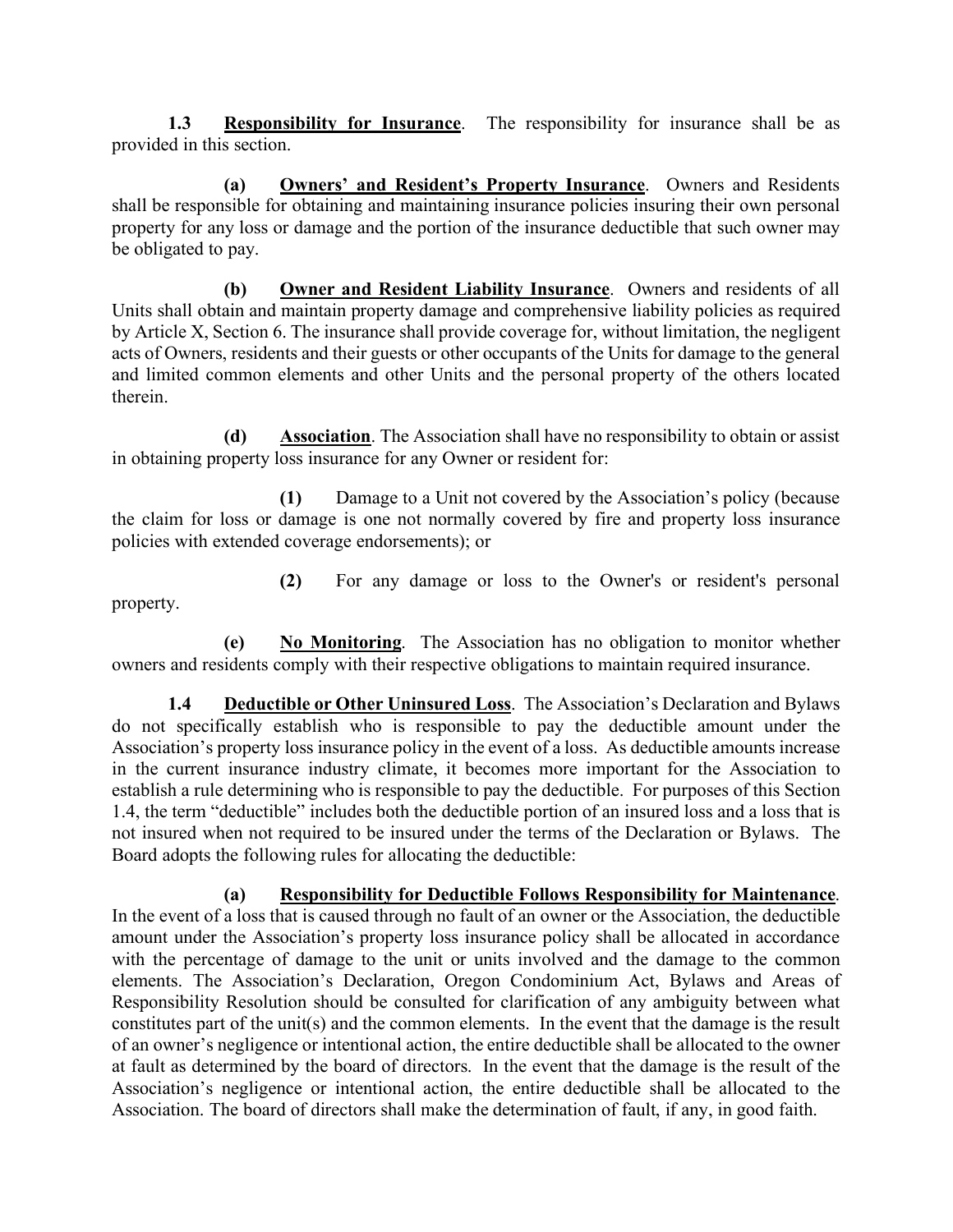**(b) No Bar to Individual Claims**. Nothing in this Resolution shall bar a claim by any party, including, without limitation, any Owner or the Association, to recover any loss or damage caused by the negligence or intentional conduct of any other party. The purpose of this Resolution is to create an efficient, doubt-free mechanism to fund the deductible so as to permit the prompt repair of the damaged portions of the Condominium.

**(c) Flood and Earthquake Insurance**. The deductible under the Association's flood and earthquake insurance policies or endorsements, if any, shall be paid by the Association as a common expense.

**II. DUPLICATE INSURANCE COVERAGE** In the event of duplicate insurance coverage (Association and an Owner have insurance covering the same element), the insurance policy obtained by the Association shall be considered the primary coverage.

#### **III. PROCEDURE FOR HANDLING CLAIMS**

**3.1** All claims against the Association's insurance shall be processed through and coordinated by the Board of Directors, or, if authorized, the Association's managing agent.

**3.2** Charges of managing agents for handling claims, as well as fees and costs for consultants, counsel, and other persons assisting the Association, shall be treated as part of the overall loss, apportioned, if at all, in the same manner as the deductible is apportioned.

## **IV. PROCEDURE FOR INVESTIGATION AND REPAIR**

**4.1 Investigation**. Upon the occurrence of damage affecting any Unit(s) or the common elements, the Board of Directors shall conduct such investigation as it considers reasonable under the circumstances to determine the nature and extent of the damage, the likely cause of the damage, and the likelihood of insurance coverage for the same. The Board may retain such contractors, consultants or counsel as it considers appropriate under the circumstances.

**4.2 Repairs to Common Elements**. The Association shall always control the conduct of maintenance and repairs to common elements.

**4.3 Repairs to Unit(s).** In the event of damage to one or more Units with respect to which there is any coverage under the Association's insurance policy, the Association retains the right, but not the duty, to control the solicitation of bids and the conduct of repairs for such damage. In its discretion, the Board of Directors may choose to permit an individual Owner to control the conduct of repairs to the Unit, depending upon: (a) the relative financial contributions of the Association's insurance and the individual Owner or its insurance carrier; (b) the Board's confidence that Unit repair work will not adversely affect the common elements or other Units; and, (c) other relevant factors.

**IN WITNESS WHEREOF**, the undersigned hereby certifies that the foregoing Resolution was adopted at a meeting of the Board of Directors on September 14, 2020.

## **BY BARBARA STAYTON, ASSOCIATION SECRETARY**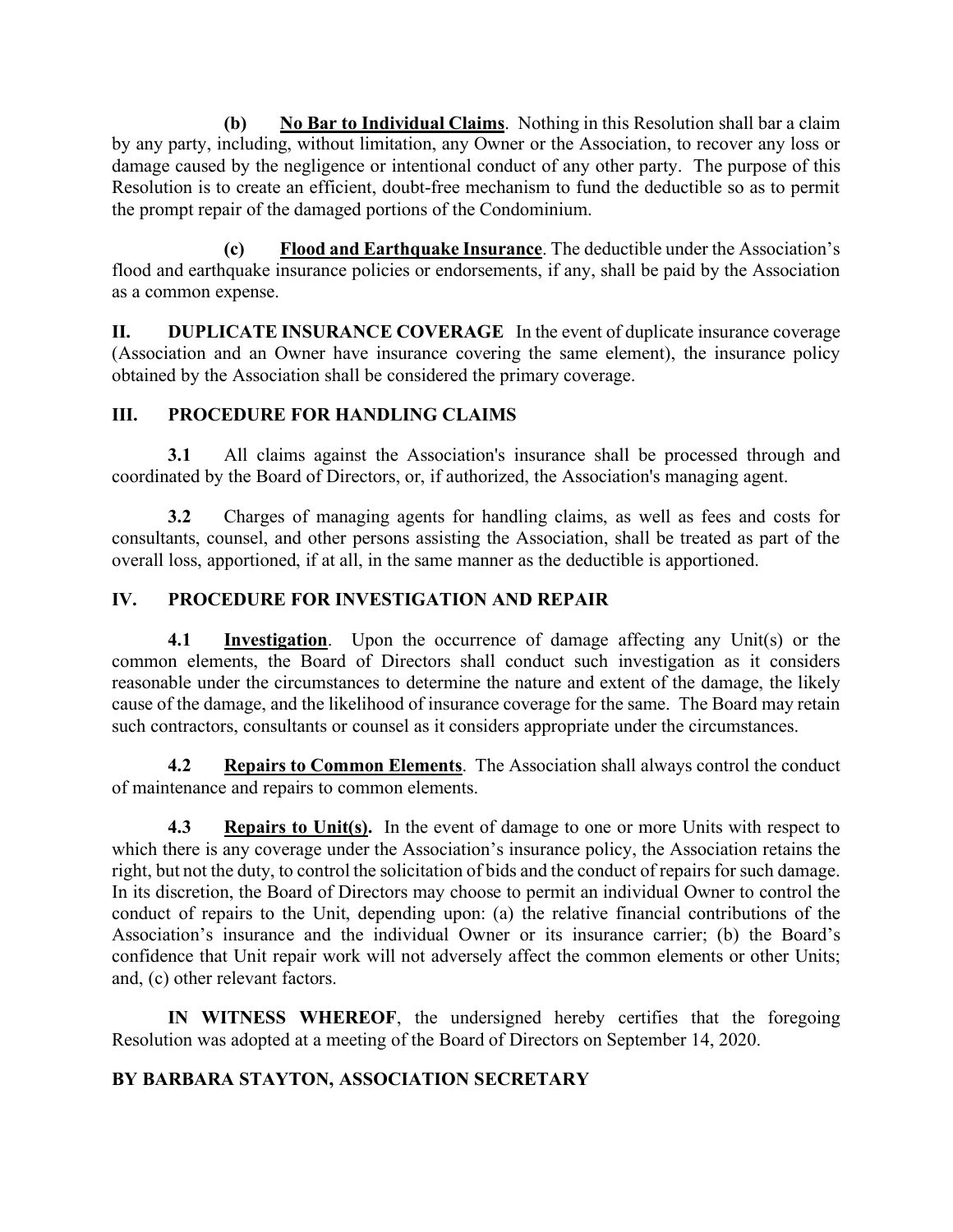#### **RESOLUTION**

# **OF THE BOARD OF DIRECTORS OF THE ASSOCIATION OF UNIT OWNERS OF FOUNTAINS AT SUMMERFIELD CONDOMINIUM**

#### **(Replacement of PTAC Sleeves)**

**WHEREAS**, the Association's Board of Directors is concerned about the potential for inconsistent installations of the PTAC sleeves that penetrate through the general common element walls of the condominium buildings. In order to ensure that the installations are uniform and performed according to applicable codes and industry standards, the Association believes that this work should be performed by contractors hired by the Association at the Association's expense.

**WHEREAS,** historically, the Association has paid the cost of the installation of the PTAC sleeves for owners when the replacement of the PTAC sleeves is required.

**NOW, THEREFORE, IT IS HEREBY RESOLVED**, that the Association shall continue the practice of paying for the installation of PTAC sleeves when such replacement of the existing sleeve is required.

**IN WITNESS WHEREOF**, the undersigned Secretary hereby certifies that the foregoing Resolution was adopted by the Board of Directors at a duly called meeting effective August 9, 2021, and that a copy of such Resolution has been mailed to all Owners.

#### **ASSOCIAITON OF UNIT OWNERS OF FOUNTAINS AT SUMMERFIELD CONDOMINIUM**

By: Barbara Stayton Chairperson

By: Cyndy O'Brien Secretary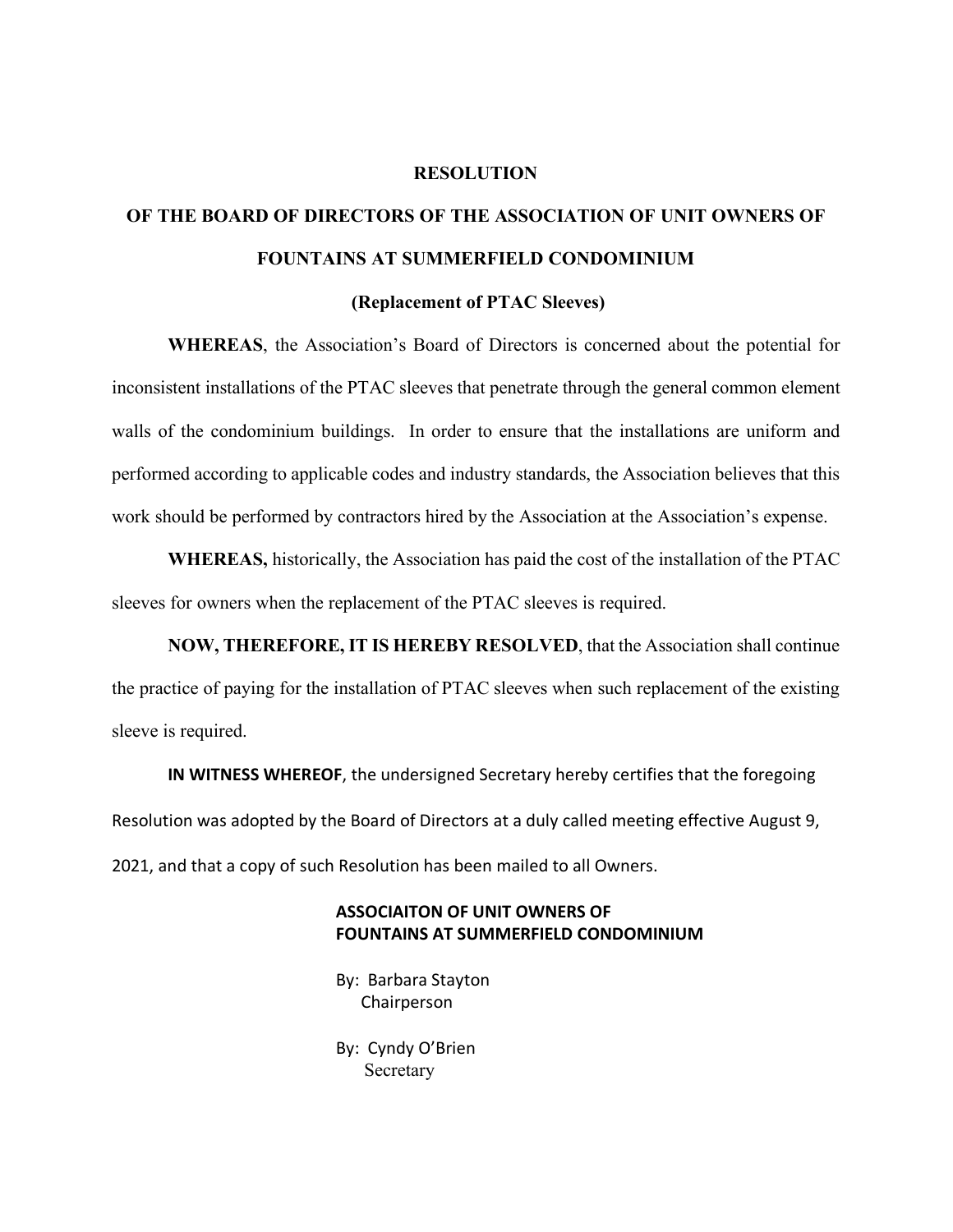# RULES AND RESOLUTIONS ENFORCEMENT POLICY Adopted by the Board of Directors August 2009

Article VIII, Section 4 of the By-Laws of the Fountains at Summerfield Condominium Association grants power to the Board of Directors to levy reasonable fines for violations of the Declaration, Bylaws and rules and resolutions adopted pursuant thereto against owners. The Board of Directors thereby resolves that these Rules and Resolutions Enforcement procedures shall be followed:

When an alleged violation occurs, the board will take the following steps:

1. If appropriate, encourage the owners to work out the dispute amongst themselves.

2. Notify the owner in writing of the noncompliance, including specific details about the noncompliance.

3. Provide the owner an opportunity to be heard and the owner who is complaining an opportunity to present evidence of noncompliance.

4. If after a hearing, the board of directors determines that a noncompliance exists, formalize in writing the decision of the board. The written decision must include any details relating to compliance such as the date by which any remedial action must be taken.

5. Provide the offending owner and other interested parties a copy of the decision. The decision should include or be accompanied by notice that unless the noncompliance is remedied by the date specified in the decision that the association may do any of the following: impose a fine, remove the cause of the violation, institute a suit for an injunction against the owner as provided in the governing documents.

6. If the owner fails to remedy the violation, follow through with the proposed action.

# SCHEDULE OF FINES

1. Obstruction, damage to, or interference with the use of the common areas and limited common areas. \$100

2. Creation of a nuisance or unlawful activities \$25

- 3. Violation of the smoking ban \$50
- 4. Unsightly exterior items and/or appearance (includes the common entry) \$25
- 5. Unsightly appearance of unit visible from exterior \$25
- 6. Unauthorized changes to exterior \$100

7. Other violation of the Declaration, Bylaws or Rules and Regulations \$25 not set forth above.

\*\* The above fines may be imposed on a weekly basis as determined by the Board. This document is subject to amendment by the Board as necessary.